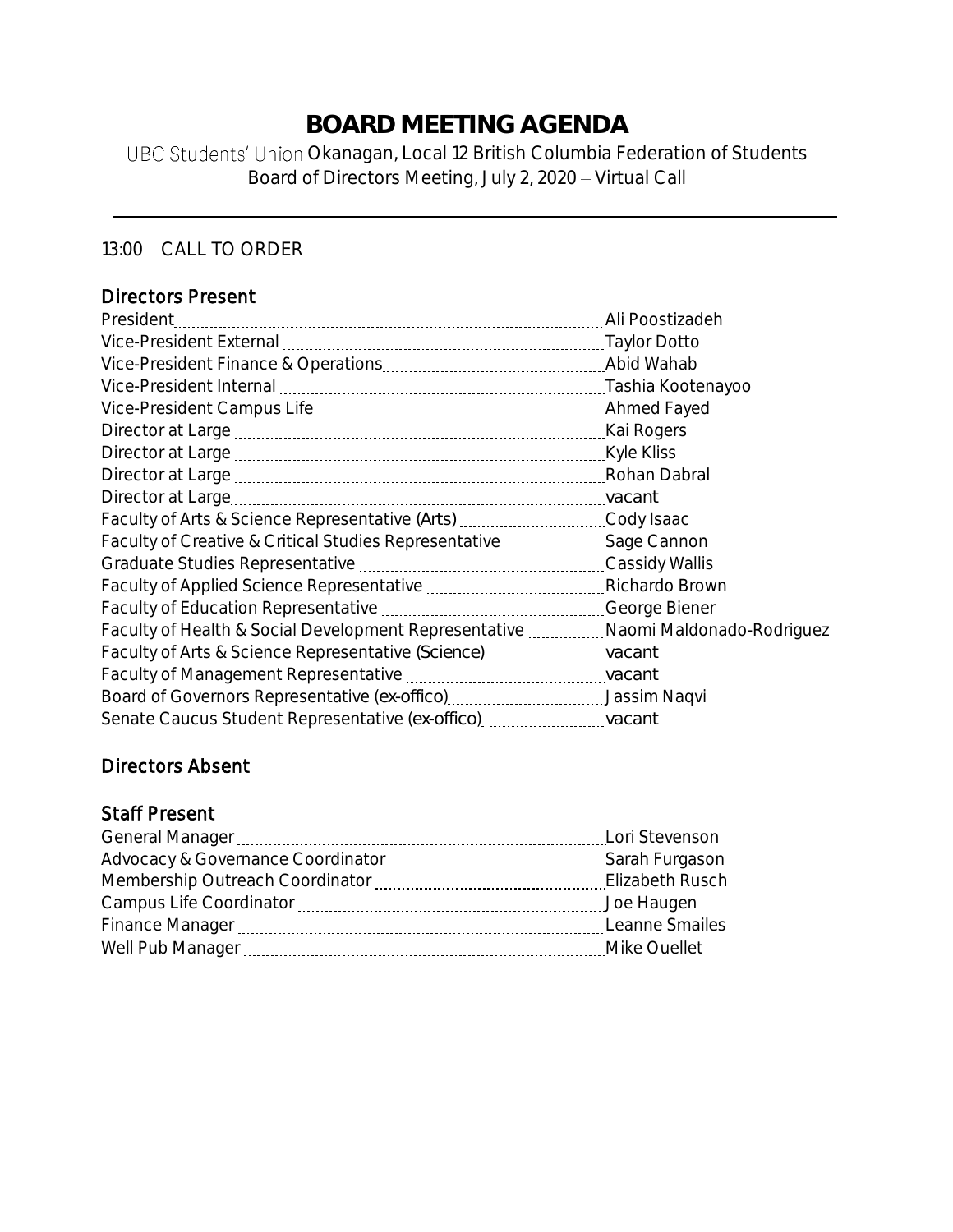#### **1. ACKNOWLEDGEMENT OF TERRITORY**

We would like to acknowledge that we are on the traditional, ancestral territory of the Okanagan Nation. We would like to recognize that learning happened in this place long before this institution was established. It's important that we understand that we are very privileged to be living, working, and learning in these territories that are not our own.

#### **2. ADOPTION OF AGENDA AND REVIEW OF MEMBERSHIP**

#### **20/07/02.01 MOTION**

/

Be it resolved that the agenda be adopted.

**3. ADOPTION OF MINUTES FROM PREVIOUS MEETINGS**

#### **4. PRESENTATIONS**

#### **4.1** Student Food Hub

- **5. MONTHLY REPORTS**
	- **5.1** President
	- **5.2** VP Finance and Operations
	- **5.3** VP Internal
	- **5.4** VP External
	- **5.5** VP Campus Life
	- **5.6** General Manager

#### **6. COMMITTEE BUSINESS**

- **6.1** Executive Committee
- **6.2** Finance Committee
- **6.3** Policy Committee
- **6.4** Campus Life Committee
- **6.5** Campaigns Committee
- **7. REPORT ON UNIVERSITY RELATIONS**